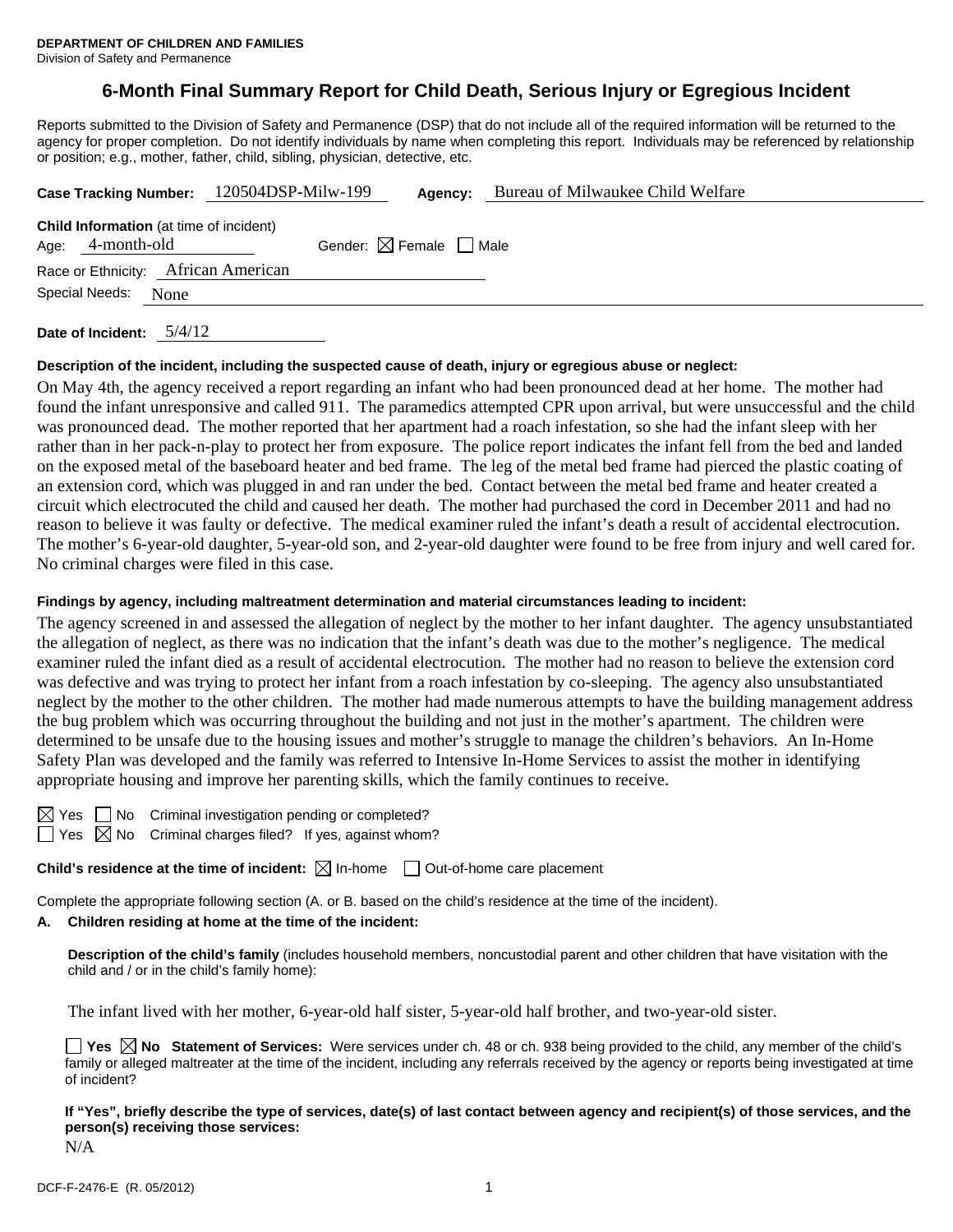### **Summary of all involvement in services as adults under ch. 48 or ch. 938 by child's parents or alleged maltreater in the previous five years:** (Does not include the current incident.)

A 7/29/11 referral alleging physical abuse by the mother to her 4-year-old son was screened out as No Threatened Harm or Maltreatment.

A 5/13/11 referral alleging neglect by the mother to her 5-year-old daughter, 4-year-old son, and 1-year-old daughter was screened in and assessed. The allegation was unsubstantiated as the children's basic needs were being met. At the time of the referral, the mother had been working with Safety Services since February 2011 and continued to do so until June 2011, when she moved out of state and the case was closed.

A 2/16/11 referral alleging physical abuse by the mother to her 3-year-old son was screened in and assessed. The allegation was unsubstantiated, as the child denied any physical abuse and did not have any injuries indicative of abuse. The mother did request Safety Services to assist her with her parenting skills and was referred to the program.

A 4/15/10 referral alleging physical abuse by the mother to her 4-year-old daughter was screened in and assessed. The allegation was unsubstantiated as the children denied any physical abuse and no injuries were observed. The family was also provided with community assistance referrals.

A 4/15/10 service report was screened in as the mother requesting parenting assistance with her 4 year-old daughter and 2 year-old son. The mother was given the information to request assistance from Safety Services.

A 2/19/10 referral alleging neglect by the mother to her 4 year-old daughter and 2-year-old son was screened in and assessed. The allegation was unsubstantiated as the children's basic needs were being met.

#### **Summary of actions taken by the agency under ch. 48, including any investigation of a report or referrals to services involving the child, any member of the child's family living in this household and the child's parents and alleged maltreater.** (Does not include the current incident.)

(Note: Screened out reports listed in this section may include only the date of the report, screening decision, and if a referral to services occurred at Access. Reports that do not constitute a reasonable suspicion of maltreatment or a reason to believe that the child is threatened with harm are not required to be screened in for an initial assessment, and no further action is required by the agency.) See previous section.

## **Summary of any investigation involving the child, any member of the child's family and alleged maltreater conducted under ch. 48 or ch. 938 and any services provided to the child and child's family since the date of the incident:**

The agency screened in and assessed the allegation of neglect by the mother to her infant daughter. The agency unsubstantiated the allegation of neglect, as there was no indication that the infant's death was due to the mother's negligence. The medical examiner ruled the infant died as a result of accidental electrocution. The mother had no reason to believe the extension cord was defective and was trying to protect her infant from a roach infestation by co-sleeping. The agency also unsubstantiated neglect by the mother to the other children. The mother had made numerous attempts to have the building management address the bug problem which was occurring throughout the building and not just in the mother's apartment. The children were determined to be unsafe due to the housing issues and mother's struggle to manage the children's behaviors. An In-Home Safety Plan was developed and the family was referred to Intensive In-Home Services to assist the mother in identifying appropriate housing and improve her parenting skills. The family is still receiving Intensive In-Home Services.

## **B. Children residing in out-of-home (OHC) placement at time of incident:**

### **Description of the OHC placement and basis for decision to place child there:** N/A

### **Description of all other persons residing in the OHC placement home:** N/A

**Licensing history:** Including type of license, duration of license, summary of any violations by licensee or an employee of licensee that constitutes a substantial failure to protect and promote the welfare of the child. N/A

## **Summary of any actions taken by agency in response to the incident:** (Check all that apply.)

- 
- Screening of Access report Attempted or successful reunification
- Protective plan implemented  $R$  Referral to services

 $\boxtimes$